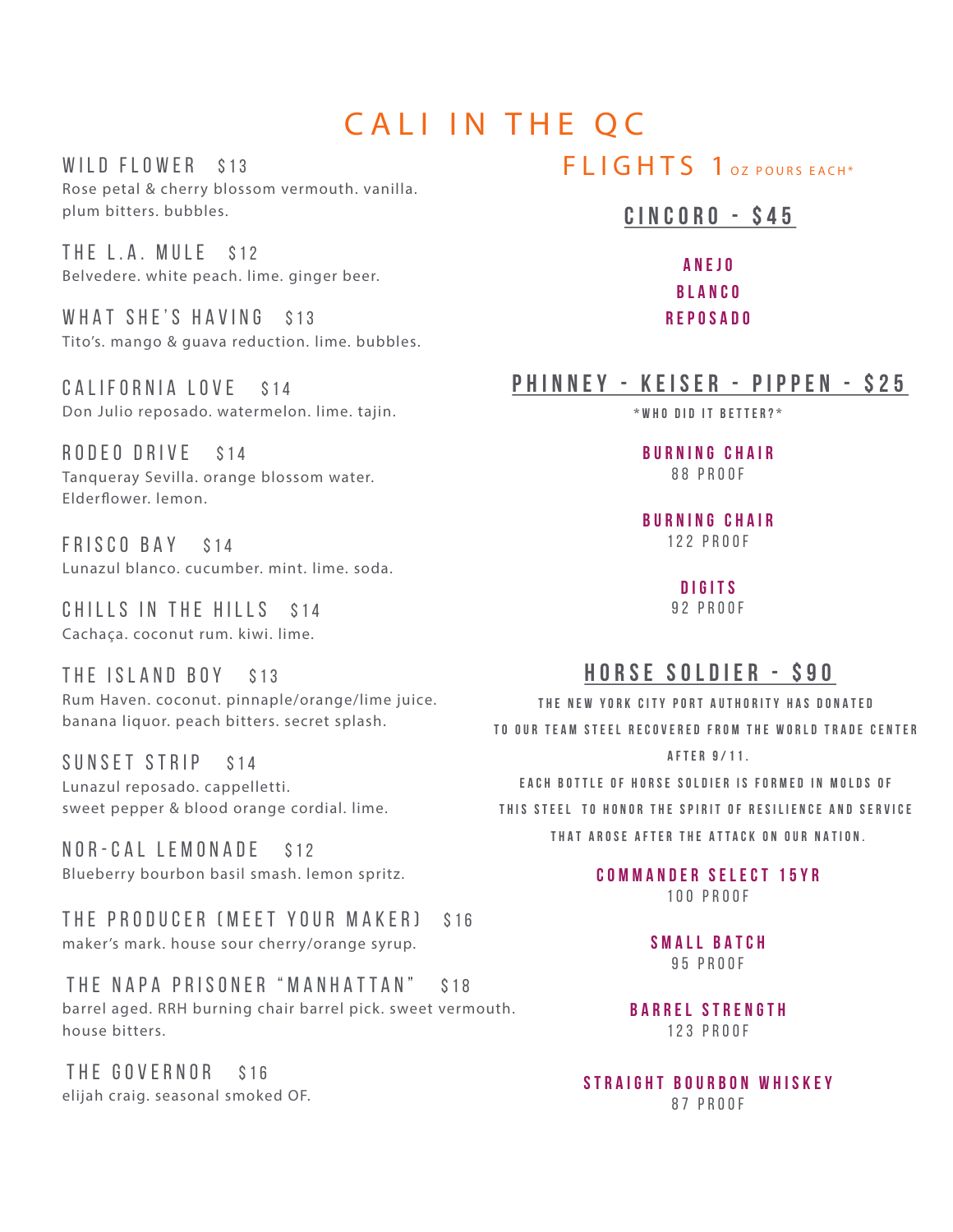# **STARTERS**

PIMENTO CHEESE BEIGNETS ................ . 1 0 bacon aioli.

SHRIMP COCKTAIL . . ... . . . . . . . .......... . . . . . . 1 6 cocktail sauce. horseradish gremolata.

CRAB CAKES (2) ............................ . 2 2 red ale remoulade. spicy carrot slaw.

TUNA POKE\* . . . . . . ... . . . . . ........ . . . ....... 1 3 wontons. onion. soy. sesame seeds.

SAUTEED NC SHRIMP .. . . . . .. . . . . . .. . . . ..... 1 6 cajun spice butter. baguette.

CALAMARI . . ... . . . . . .. . . . ................... 1 3 sweet heirloom tomatoes. garlic. capers.

WAGYU BEEF CARPACCIO\* ... . . . . . . . . . . . . . . 18 local diakon. arugula. horseradish gremolata. truffle aioli.

SMOKED SALMON ............................ 1 8 capers. creme fraiche. country bread. pickled onions.

SAUSAGE BOAR D ............................ 1 5 andouille & wild boar sausage. pickled vegetables. mustard. country bread.

# SALADS

THE PORTER'S HOUSE . ........ . . . . . . 1 0 local greens. shaved veggies. parmesan. balsamic. pecans.

ICEBERG WEDGE.... .............................12 bacon. red onion. blue cheese crumbles. ranch dressing.

CLASSIC CAESAR.............................11 multi-grain croutons. asiago. black pepper caesar dressing.

## SHAREABLE BOARDS

LAND ... . . . . . .................... . . . 2 5 assorted selection of artisanal meats & cheeses. pickled vegetables & condiments. crostini.

SEA ....... . . . . . . . . ....... . ........ . 100 shrimp cocktail(8). crab cakes(2). lobster tails(2). smoked salmon(5oz). baguette.



**\* these items are served raw or undercooked, or contain (or may contain) raw or undercooked ingredients. consuming raw or undercooked meats, poultry, seafood, shellfsh or eggs may increase your risk of foodborne illness, especially if you have certain medical conditions.**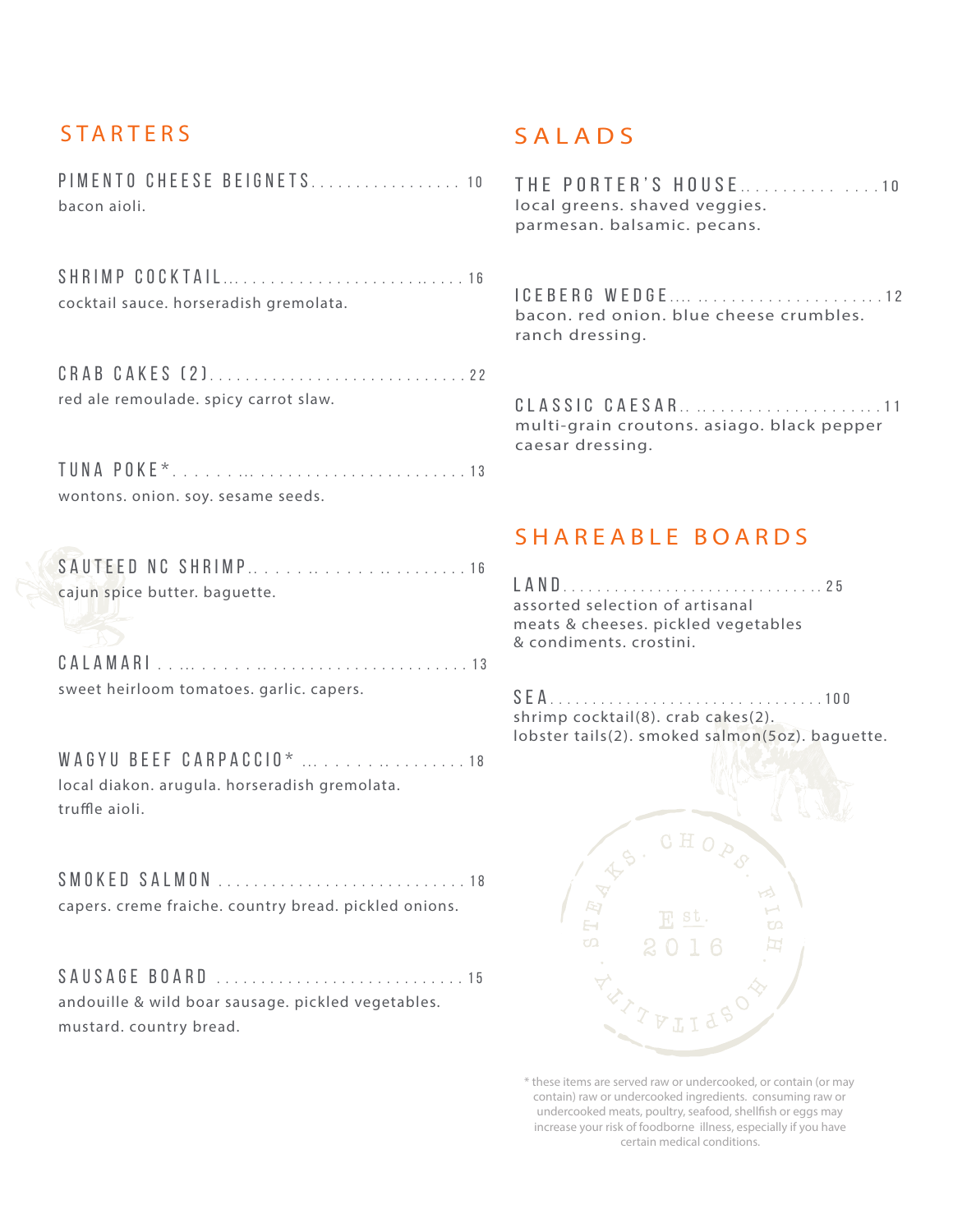# A LA CARTE STEAKS

#### STEAK SAUCES:

CHIMICHURRI : TPH STEAK SAUCE : PEPPERCORN CREAM : HORSERADISH CREAM

| 80Z FILET MIGNON* 48       |  |
|----------------------------|--|
| $160Z$ PRIME RIBEYE* 50    |  |
| 160Z PRIME KC STRIP*44     |  |
| ADD HERB OR BLUE BUTTER  3 |  |
| ADD LOBSTER TAIL 26        |  |

### STEAK TEMPERATURES:

RARE / COOL RED CENTER :: MED-RARE / WARM RED CENTER MEDIUM / HOT PINK CENTER :: MEDIUM-WELL / TOUCH OF PINK WELL-DONE / COOKED THROUGH + CHARRED

## SIDES

| LOBSTER MAC N CHEESE22<br>lobster. four-cheese mornay. cavatappi. |
|-------------------------------------------------------------------|
| MASHED POTATOES  8<br>white pepper. chive.                        |
| SEA ISLAND FIELD PEA MEDLEY 8<br>vidalia onions, herbs.           |
| MUSHROOMS & ONIONS9<br>herb butter.                               |
| POTATO AU GRATIN12<br>mornay sauce. cheddar cheese.               |
| lardons. sunchoke chips.                                          |
| SWEET LOCAL CARROTS9<br>garlic. shallot.                          |
| garlic. shallots. white wine.                                     |
| HEIRLOOM COLLARDS 10<br>pot likker. bacon.                        |
| ROASTED ASPARAGUS 10<br>garlic. shallots.                         |

## ENTREES

| 80Z PRIME BAVETTE STEAK*38                  |
|---------------------------------------------|
| churrasco marinade. pickled oyster mushroom |
| & heirloom tomato relish. green garlic.     |
| mashed potato.                              |
|                                             |

| SAUTEED CHICKEN28                     |  |
|---------------------------------------|--|
| bone-in. mashed potatoes. broccolini. |  |
| mushroom pan sauce.                   |  |

PAN SEARED SCALLOPS .....................46 white bean ragout. rapini.

cherry tomato & mozzarella caponata.

# PAN ROASTED SALMON\*....................34 feld pea & spring onion risotto. broccolini. maple dijon glaze.

SEARED HALIBUT\*..........................46 lemon-parsley smashed fngerling potatoes. white wine-caper beurre blanc.

BRAISED SHORT RIB & GRIT S............ . 3 8 sauteed bok choy. pistachio gremolata.

soy reduction.

## SHAREABLE STEAK

36OZ PORTERHOUSE\* . ............ . . . 135 mashed potatoes. farm veg. steak sauce.